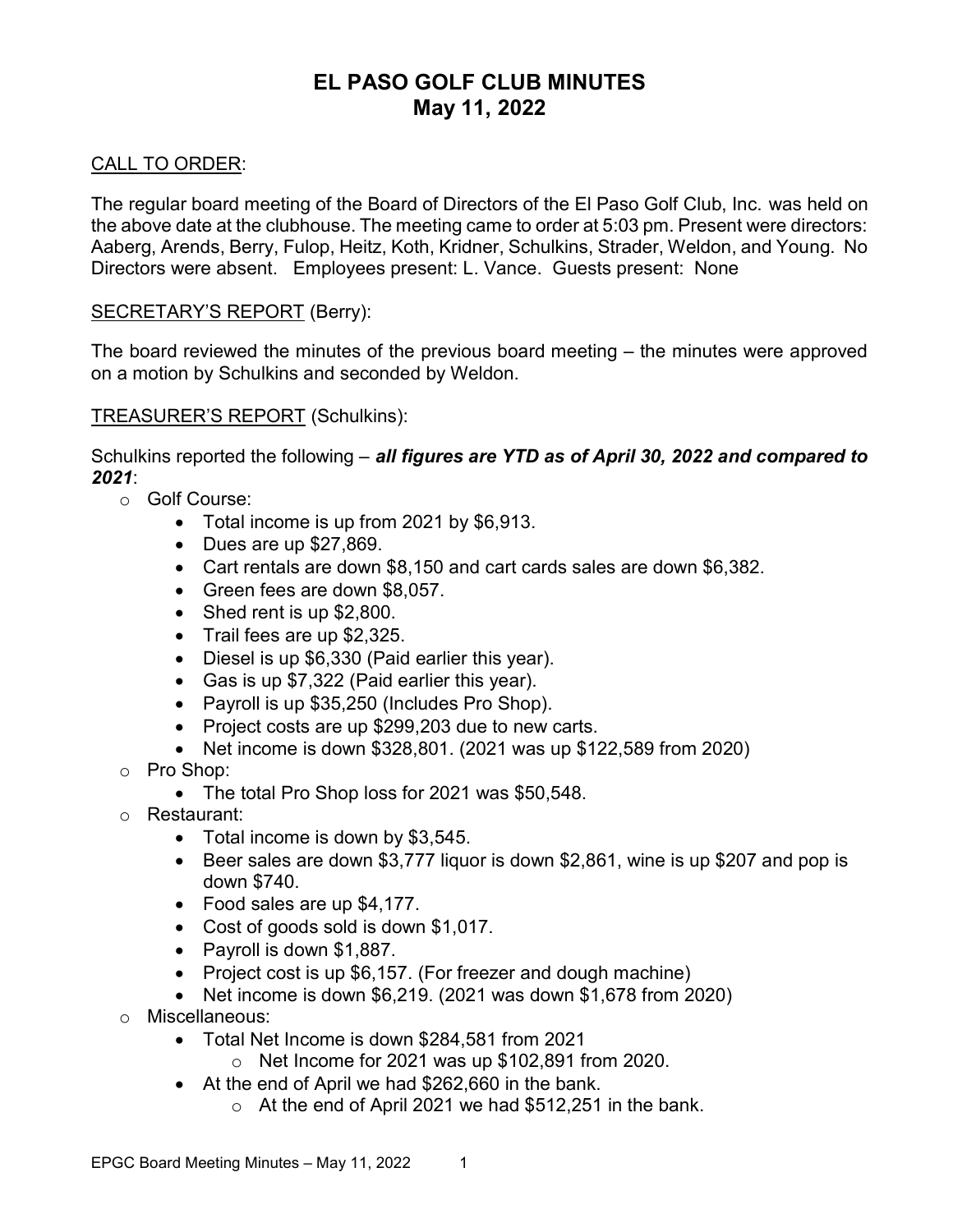The treasurer's report was approved on a motion by Berry and seconded by Heitz.

### The committee reports were given as follows:

GOLF COURSE – Grounds & Equipment (L. Vance / Roberts / Koth / Young):

- o Grounds:
	- Great news is the cart paths are being done this week and so far look good. Should be done by Saturday. They are doing a great job!!
	- Koth and Young met with Joe today. Unfortunately it was while he was digging a hole to fix sprinkler head where the asphalt truck ran over it by 11 green. He did get it fixed.
	- When Young arrived, Joe was very frustrated. He made the comment: I don't know Don maybe I made the wrong decision. He has had a lot of bad luck of leaks, and equipment breaking down. Told him we understood his frustration and to hang in there.
	- Joe has put the first application of chemicals down but the sprayer broke down right away and when it was useable it still wasn't spraying correctly. He has spread granular on the greens.
	- The grounds crew have been getting caught up on mowing but the rough mower broke down again where it had been welded. Still waiting on axel to repair.
	- Top dresser did not spread properly after aerating and they did the best they could do with it.
	- High School help will be starting this week.
	- Joe would like to verticutt the green that helps remove thatch. Young agrees to let him. We haven't in the past.
	- A couple of things Joe would like are: two squeegees to remove water more quickly after a big rain, \$167 24in or \$250 for 36in; and a Moisture meter. It provides a cost effective solution for soil management. Can conserve water and maintain more consistency. Koth and Young agree on both items being purchased. Board agreed.
	- Young would also like Joe to learn the watering system from Lane.
	- In closing, Joe understand it is a process and will take time have change when we have been doing things a certain way for 30 plus years.
	- Young feels it is always good to have an open mind on new ideas and a different perspective. Change can be good.
	- Joe needs our encouragement and support. He cares about his work and what the expectations of the board are.
	- L. Vance and Arends met with Larry Denton about the bunkers. Looking at possible options and timing to do the work.

HOUSE – Restaurant, Pro-Shop & Social (L. Vance / Baker / Christensen / Schuerman / Strader / Aaberg):

- o Restaurant & Clubhouse:
	- Staffing is okay right now.
	- Waiting on a part for the dough machine supplier issue.
- o Pro-shop:
	- Staffing is a little thin in the Pro Shop, should be okay once school is out.
	- April rounds down  $~1,300$  due to weather.
	- Carts still waiting on sand bottles.

EPGC Board Meeting Minutes - May 11, 2022 2